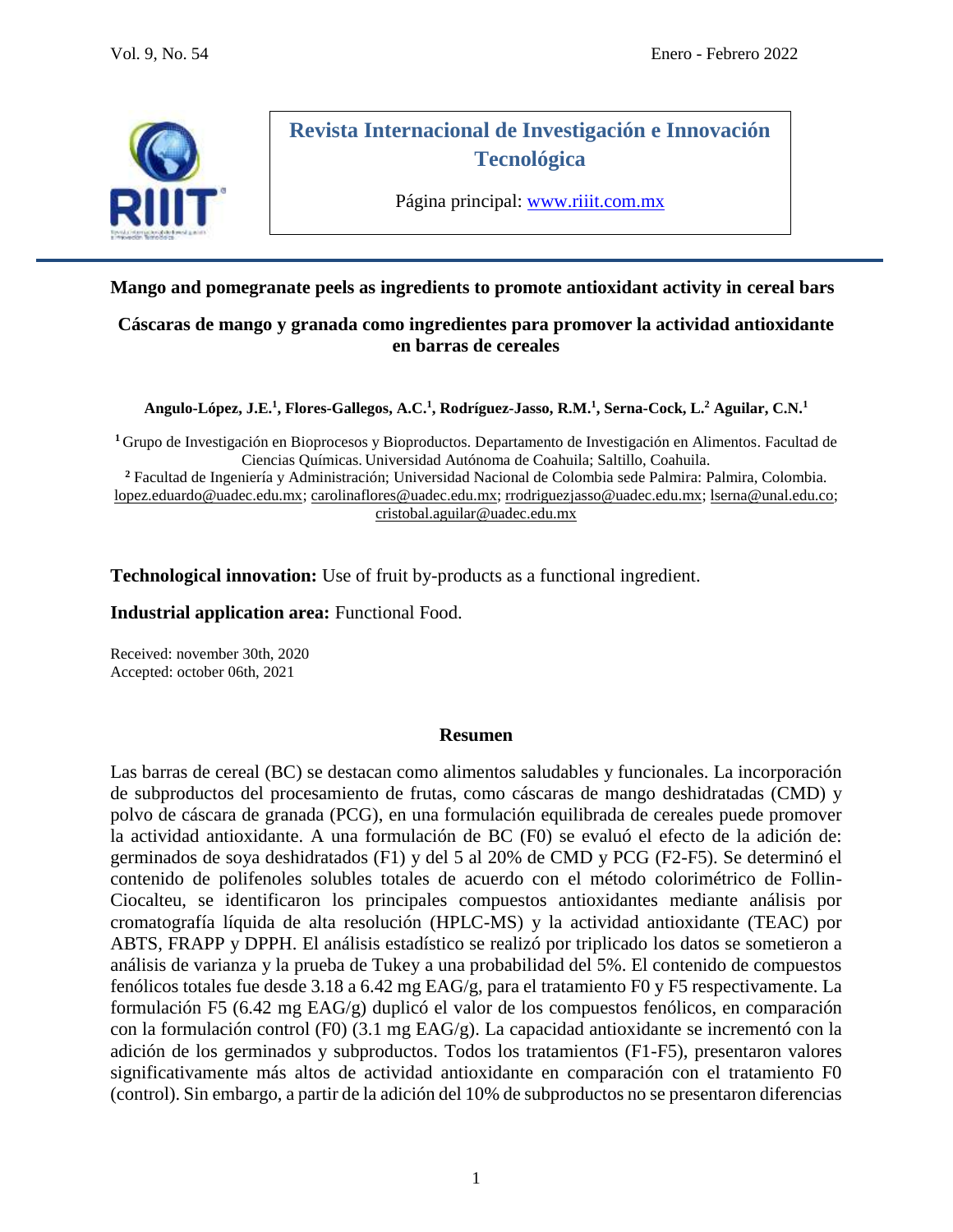estadísticamente significativas en la actividad antioxidante medida con los métodos ABTS  $(F1:20.5 - F5:48.4 \mu Mol TE/g)$  y DPPH  $(F1:4.2 - F5:21.7 \mu Mol TE/g)$ . Para FRAP  $(F1:6.9 - F5:21.7 \mu Mol TE/g)$ F5:72.1 µMol TE/g) se presentaron diferencias estadísticamente significativas a partir del tratamiento F3. La actividad antioxidante determinada en las diferentes formulaciones de BC se atribuye al ácido elágico, ácido cafeico, ácido aspártico y otros compuestos identificados por HPLC-MS, con probada acción antioxidante, principalmente el ácido elágico presente en la cáscara de granada. La adición de los subproductos en la formulación BC aumentó el contenido y la actividad de los compuestos antioxidantes, lo que indica que la adición de subproductos como ingrediente en las formulaciones de BC favorece el incremento de compuestos con actividad antioxidante.

**Palabras clave:** Antioxidante, alimentos funcionales, barra de cereal, cáscaras de frutas.

### **Abstract**

Cereal bars (CB) stand out as healthy and functional foods. The incorporation of fruit processing by-products, such as dehydrated mango peels (DMP) and pomegranate peel powder (PPP), into a balanced cereal formulation, can promote antioxidant activity. To a CB formulation (F0), the effect of the addition of dehydrated soybean sprouts (F1) and 5 to 20% DMP and PPP (F2-F5) was evaluated. The total soluble polyphenol content was determined according to the Folin-Ciocalteu colorimetric method, the main antioxidant compounds were identified by high-performance liquid chromatography analysis (HPLC-MS) and the antioxidant activity (TEAC) by ABTS, FRAPP, and DPPH. Statistical analysis was performed in triplicate and the data were subjected to analysis of variance and Tukey's test at 5% probability. The content of total phenolic compounds ranged from 3.18 to 6.42 mg EAG/g, for treatment F0 and F5 respectively. Formulation F5 (6.42 mg EAG/g) doubled the value of phenolic compounds, compared to the control formulation (F0) (3.1 mg EAG/g). The antioxidant capacity increased with the addition of the sprouts and by-products. All treatments (F1-F5), presented significantly higher values of antioxidant activity compared to the F0 (control) treatment. However, after the addition of 10% of by-products, there were no statistically significant differences in the antioxidant activity measured with the ABTS (F1:20.5 - F5:48.4 µMol TE/g) and DPPH (F1:4.2 - F5:21.7 µMol TE/g) methods. For FRAP (F1:6.9 -F5:72.1  $\mu$ Mol TE/g) there were statistically significant differences from treatment F3 onwards. The antioxidant activity determined in the different CB formulations is attributed to ellagic acid, caffeic acid, aspartic acid, and other compounds identified by HPLC-MS, with proven antioxidant action, mainly ellagic acid present in pomegranate peel. The addition of agroindustrial by-products in the CB formulation increased the content and activity of antioxidant compounds, indicating that the addition of by-products as an ingredient in CB formulations favors the increase of compounds with antioxidant activity.

**Key words:** Antioxidant, Cereal bar, Fruit peels, Functional Foods.

#### **1. Introduction**

Cereal bars (CB) are a multi-ingredient food, primarily cereals (wheat, corn, oats, rice), fruits, nuts, and sugar (sucrose, glucose, and fructose) (Lobato et al., 2012; Rios et al., 2017), Which have gained popularity due to the health benefits associated with their consumption (Rawat & Darappa, 2015).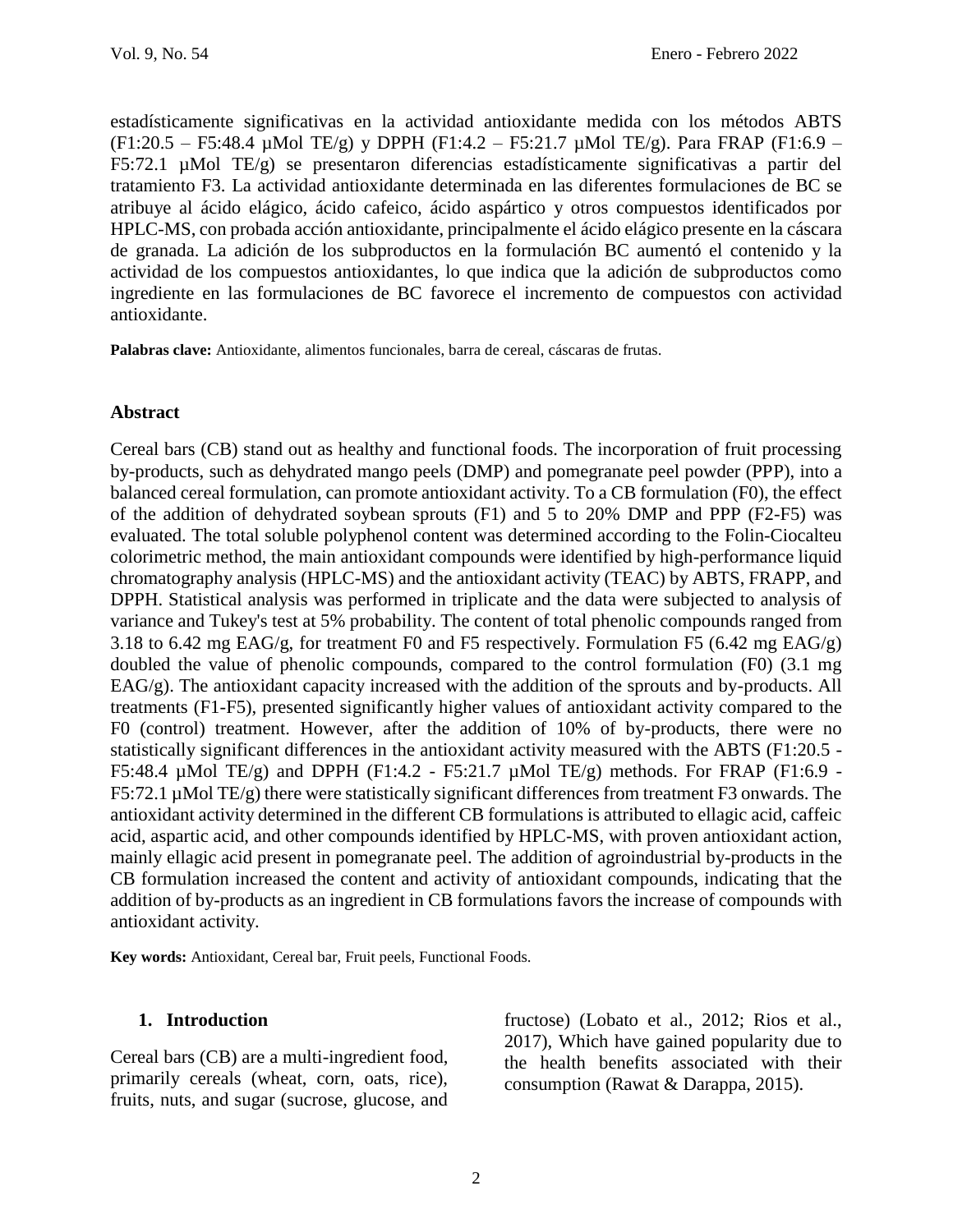Currently, new ingredients such as amaranth, quinoa and chia, which are seeds of broadleaved plants known as pseudocereals, have been incorporated into formulations due to their similarity in composition and function to true cereals (Alvarez-Jubete et al., 2010), these have a high nutritional and biological value, superior to that of cereals with gluten (wheat, barley, rye, oats, and all their varieties and hybrids) so much for the balanced composition of the amino acids that contain their proteins (globulins and albumin), as for their bioavailability or digestibility (López et al., 2018).

The consumption of these pseudocereals combines the benefits of cereals, fermented products and meat, avoiding the adverse effects of animal protein consumption. Amaranth and quinoa have beneficial effects on health. They help regulate the increase in blood pressure, reduce cholesterol levels in the blood and liver, and have antioxidant activity (Masayo & Katsumi, 2010).

Another ingredient that has been considered with potential to be added in CB formulations are sprouts, due to the amino acid composition of legumes are complementary to the main cereals, so the combined consumption of legumes and cereals increases the protein quality of the food (Gan et al., 2017). Some sprouts such as soybeans have higher contents of raw protein, lipids, copper, iron, magnesium, manganese, phosphorus, potassium, and zinc than ungerminated grains (Price, 1988).

On the other hand, the food processing industry generates large amounts of waste material, which have emerged as an ideal source for the extraction of bioactive compounds. The pomegranate peel (*Punica granatum*) represents 40% of the weight of fresh fruit. According to the variety, it can have dietary fiber contents of between 33.10 and 62 g/100g (Hasnaoui et al., 2014). The

highest content of phenolic compounds is found in the peel (Li et al., 2006). It contains significant amounts of flavonoids (anthocyanins, catechins, and other complexed flavonoids) and hydrolyzable tannins (punicalin, pedunculagin, punicalagin, gallic and ellagic acid) (Papaioannou et al., 2020; Smaoui et al., 2019). So it could be used in the development of functional food formulations (Srivastava et al., 2014).

In the industrialization of mango (*Mangifera caesia* Jack ex Wall) a significant amount of waste is generated, equivalent to 36 - 60% of the weight of the fresh fruit, only the peel represents 15 - 20% of the total weight of the fruit (Ajila & Prasada Rao, 2013; García-Magaña et al., 2013; Serna-Cock et al., 2016). Mango peels contain biologically active compounds such as polyphenols, dietary fiber, carotenoids, flavonoids, anthocyanins, vitamins, and enzymes, compounds that, if harnessed, could help mitigate the environmental impacts generated and increase economic gains in agribusiness (Sáyago-Ayerdi et al., 2019; Serna-Cock et al., 2016). According to the study conducted by García-Magaña et al., (2013), the agroindustrial by-products of mango processing could be considered a good source of polyphenols, with the Mexican variety Ataulfo standing out as having the best antioxidant activity and the highest polyphenol content among the mango varieties studied.

Among the main bioactive compounds found in mango peel are soluble dietary fiber (31 - 33 %), insoluble dietary fiber (32.1 - 34 %), polyphenols (55 - 110 mg/g of dry peel) and carotenoids (3092.2  $\mu$ g /g of dry peel)(Ajila et al., 2007; Banerjee et al., 2017) higher content of polyphenols is found in the peel than in the pulp, especially in ripe fruits (Ueda et al., 2000).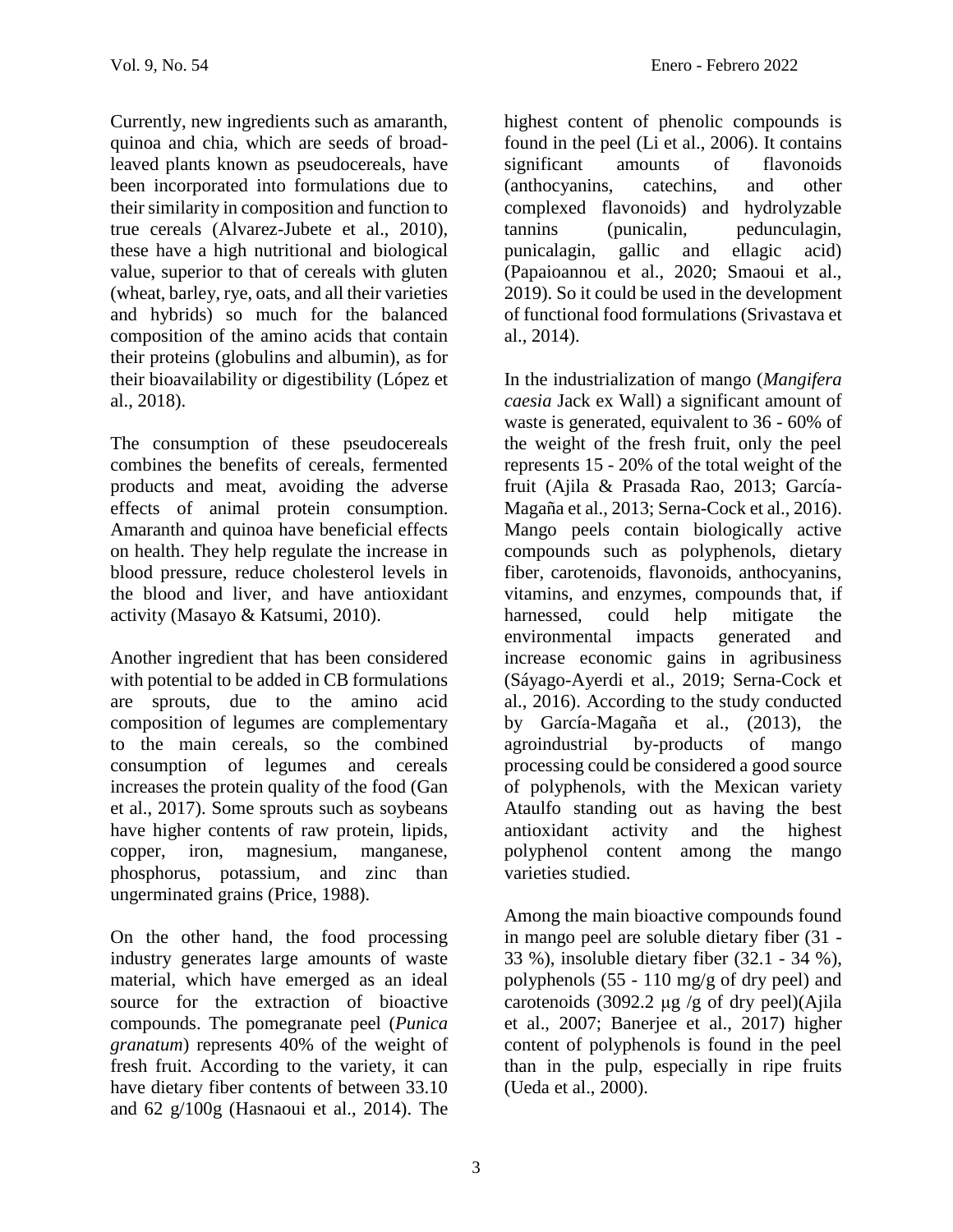Several studies report the feasibility of incorporating by-products of fruit processing into foods, to increase the nutritional compounds and functional properties of the products (Rios et al., 2017). The market offers a wide variety of cereal CBs focused on the specific nutritional requirements of athletes, children, women or the elderly (Rawat & Darappa, 2015). Some are marketed as a source of protein, fiber or functional as in the case of those added with additives such as prebiotics (Lobato et al., 2012).

Growing consumer awareness of the relationship between nutrition and health (Iñarritu & Vega, 2001; Malcata et al., 2013) has led the industry to develop foods known as functional foods, which resemble conventional foods but contain specific nutraceutical ingredients (Rios et al., 2017). The importance of developing foods that provide significant amounts of natural antioxidants that can provide protection from free radical damage is a challenge for research, given their importance in the treatment of cardiovascular disease, cancer and oxidative stress responsible for DNA, protein and membrane damage (Lee et al., 2012).

Therefore, the objective of this work was to evaluate the effect of the addition of Ataulfo mango (*Mangifera caesia* Jack ex Wall) and pomegranate (*Punica granatum* L) peels on the polyphenol content and antioxidant activity of bars formulated from pseudocereals, and soybean sprouts (*Glycine max*. L).

## **2. Materials and Methods 2.1 Raw material**

The ingredients for the elaboration of cereal bars (amaranth, inflated quinoa, chia seeds, agave honey) were acquired in the municipal market of the city of Saltillo (Mexico).

The pomegranate peels provided by a juice production company in the city of Monterrey, Mexico. Were washed and immersed in a sodium hypochlorite solution (50 ppm) for 5 min (Torres-León et al., 2018), and dried in a convection oven at 42 °C for 8 h. The dried hulls were pulverized with an electric hammer mill, the ground material was taken to a Rotap (Tyler) for 5 min, and materials with particle sizes smaller than 250  $\mu$ m were used (Serna-Cock et al., 2015).

The mangoes were washed with potable water and immersed in chlorinated water (100 ppm sodium hypochlorite) for 10 min, dried with a paper towel, the peel was removed with a kitchen knife, previously disinfected with 200 ppm sodium hypochlorite (Serna-Cock et al., 2015). They were then dried at 32 °C for 12 h in an electric food dehydrator (Model 3926TCDB, Excalibur), the dried peels were ground in an electric food processor, to a size of 2 -5 mm.

The soybean sprouts were bought at a local market in the city of Saltillo, this raw material was washed and immersed in a sodium hypochlorite solution (50 ppm) for 5 min, then dried in a forced gas convection oven (HCX PlUS3, Sanso) for 8 h at  $37^{\circ}$ C.

All materials were packaged in resealable plastic bags and stored at room temperature until use.

## **2.2 Preparation of cereal bars**

Six CB formulations were evaluated: F0 corresponds to the control or base formulation, F1 added with 15% dehydrated soybean sprouts, in formulations F2, F3, F4 and F5 were added 5, 10, 15 and 20% dehydrated mango peels and pomegranate peels powder (relation 50 - 50%), respectively. The formulations evaluated are shown in Table 1. The ratio of dry ingredients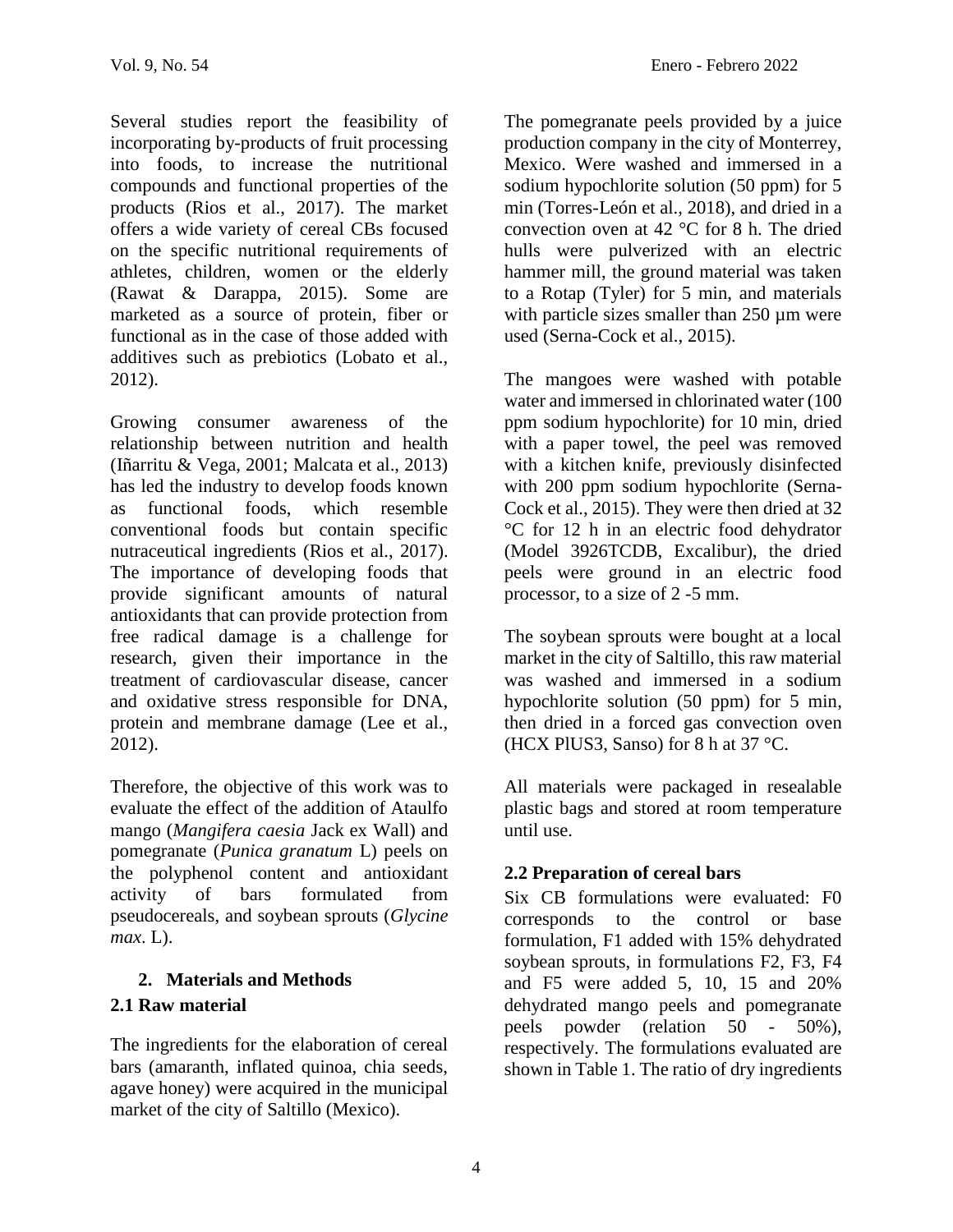to binder was considered to be 60 - 40 %, respectively (Olivera et al., 2012).

| <b>Ingredients</b> | F0       | F1             | F2   | F3   | F4   | F5   |
|--------------------|----------|----------------|------|------|------|------|
| (g)                | Control  | <b>Sprouts</b> | 5%   | 10%  | 15%  | 20%  |
| Q                  | 15       | 15             | 15   | 15   | 15   | 15   |
| А                  | 37.5     | 37.5           | 37.5 | 37.5 | 37.5 | 37.5 |
| <b>CH</b>          | 7.5      | 7.5            | 7.5  | 7.5  | 7.5  | 7.5  |
| SS                 | $\theta$ | 15             | 15   | 15   | 15   | 15   |
| DMP                | 0        | $\Omega$       | 1.9  | 3.7  | 5.6  | 7.5  |
| <b>PPP</b>         | 0        | 0              | 1.9  | 3.7  | 5.6  | 7.5  |

**Table 1** Cereal bar formulations

Quinoa (Q), amaranth (A), chía (CH), soybean sprout (SS); dehydrated mango peels (DMP), pomegranate peel powder (PPP).

The elaboration of the CB was carried out following the methodology described by Olivera et al. (2012) with some modifications (Figure 1). The dried ingredients were weighed and mixed in a plastic container until homogenized, the binder (agave honey) was added at a temperature between 25 - 30 °C. The mixture was kneaded until a soft and uniform consistency was obtained and was molded into a cookie tray. A roller was used to compact a thickness of 1 cm. The tray was taken to refrigeration for 4 h. After this time, the bars were cut into 30 g portions, 4 x 13 cm, and were packed in low density polypropylene bags per unit.



Figure 1. Flow chart of the process of elaboration of the cereal bars.

### **2.3 Determination of total hydrosoluble polyphenol content and antioxidant activity**

#### *Sample preparation and extraction of polyphenols*

The CB samples were diluted in water at a concentration of 0.02 g/mL and kept at 28 °C

for 12 h. The extractions were carried out with water using an ultrasonic bath for 10 min and centrifuging at 5000 g for 10 min (Duarte & Oliveira, 2014; Freitas et al., 2021; Kumar et al., 2021; Wen et al., 2012) he supernatant was used as the extract sample of antioxidant compounds for the determination of total polyphenols and antioxidant activity.

### *Determination of total hydrosoluble polyphenols*

The phenolic content was estimated by the Folin-Ciocalteu procedure (Goiris et al., 2012). The Folin-Ciocalteu reagent was diluted 10 times in distilled water. Then, 200 µL of sample was added to 1.5 mL of this reagent and allowed to react for 5 min at 28 °C. Then, a solution of sodium bicarbonate  $(60 \text{ g } L^{-1})$  was prepared and 1.5 mL was added to the sample with reagent. The samples were incubated for 90 min at room temperature  $(28 \text{ °C})$  in the dark. The absorbance was measured at 750 nm (BioTek, EPOCH 2). A standard curve was made with gallic acid in the range of 25 to 150 mg/L. Quantification of total polyphenols in the samples was expressed as milligrams of gallic acid equivalents (GAE) per gram of dry weight (mg GAE/g). The samples were analyzed in triplicate.

#### *Determination of antioxidant activity by the ABTS radical method*

The compound ABTS (2,2'- Azino-bis (3- Ethyl Benzothiazolin) -6-Ammonium Sulfonate) brand Sigma-Aldrich® was prepared in a solution of 7 mM concentration and mixed with a solution of potassium persulfate  $(K_2S_2O_8)$  concentration 2.45 mM Carlo Erba® brand, to form the cationic radical ABTS. This mixture was made in a 1: 1 (v/v) ratio and was left to rest for 16 h in the dark, and then was diluted with Merck® brand analytical grade ethanol to adjust its, absorbance at  $0.7 \pm 0.02$  at a wavelength of 734 nm. The reading of the absorbances was carried out in the microplate reader (Bio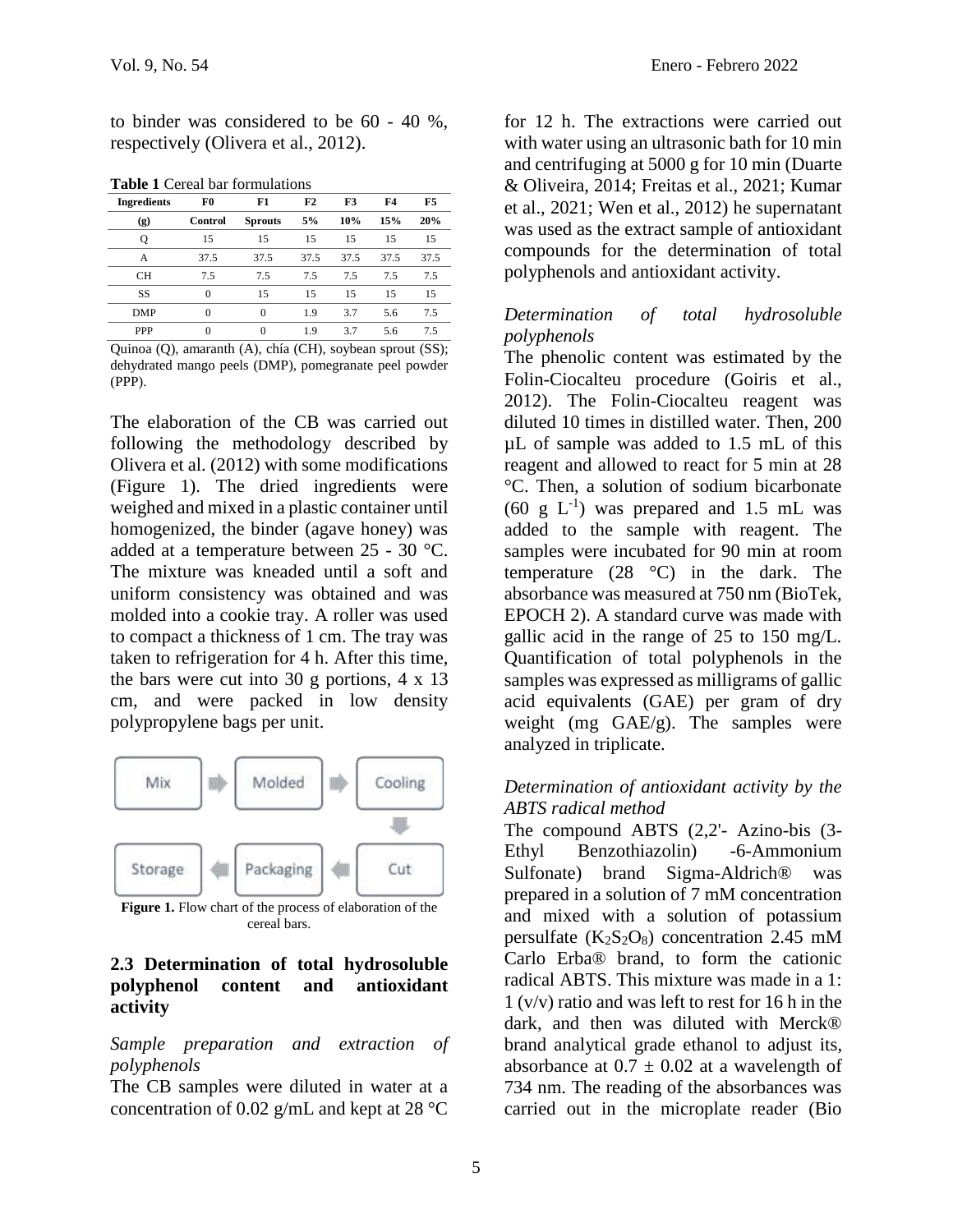Tech, EPOCH 2). Ethanol was used as a reading blank and ABTS-ethanol as a control absorbance.

For the assay, 200 µL of ABTS solution diluted to 10 µL of sample was added. After 5 min of reaction in the dark, a standard Trolox curve was made from 0 to 1190 µmoles. The samples were analyzed in triplicate and the results were expressed in antioxidant activity as Trolox equivalent µmol (TE)/g on dry basis (Re et al., 1999).

### *Determination of antioxidant activity by the FRAP method*

The FRAP assay was performed following a method previously reported by (Radzki et al., 2016), where 10  $\mu$ L of sample were added to 290 µL of FRAP reagent (Buffer acetic acidsodium acetate (pH 3.4), 10 mM TPTZ, FeCl3, in a 10:1:1 ratio), after 30 min of reaction at 37°C, in the dark and the absorbance was determined at a wavelength of 593 nm. This value was compared with the reference curve constructed with Trolox at 1190 µmol and the results were expressed in antioxidant activity as equivalent µmol of Trolox  $(TE)/g$  on a dry basis. The samples were analyzed in triplicate.

## *Determination of antioxidant activity by the DPPH method*

The 2,2-diphenyl-1-picrylhydrazyl radical (DPPH) solution (Sigma-Aldrich®) was prepared by dissolving 0.6 mM DPPH in 80% methanol and the ability of the samples to trap the DPPH radical was evaluated. The solution was diluted with 80% methanol until obtaining a  $0.70 \pm 2$  (517 nm) in a spectrophotometer (BioTek, EPOCH 2). The absorbance of the reaction of 30 µL of sample and 270 µL of DPPH solution was measured at 517 nm after 30 min incubation in the dark. A blank was also measured with methanol and the radical solution. A standard curve of 0-1990 µmol of Trolox dissolved in 80% methanol was used as the antioxidant

standard. All determinations were made in triplicate. The antioxidant capacity was expressed in equivalent umol of Trolox (TE) / g CB on a dry basis (Villarino et al., 2014).

## *Identification of polyphenolic compounds*

The identification of polyphenolic compounds was determined following the methodology described by (Mendez-Flores et al., 2018). High performance liquid chromatography (HPLC) analysis was performed on a Varian HPLC system including an autosampler (Varian ProStar 410, USA), a ternary pump (VarianProStar 230I, USA) and a PDA detector (Varian ProStar 330, USA). For the mass spectrometry analysis, a Varian 500 / MS (USA) instrument with an electrospray ionization (ESI) trap was used. Samples were injected (5 µL) onto a Denali C18 column (150 mm \* 2.1 mm, 3 µm, Grace, USA). The column temperature was 30 °C. The eluents were formic acid  $(0.2\%$ , v / v; solvent A) and acetonitrile (solvent B). The applied gradient was: initial, 3% of B; 0-5 min, 9% B linear; 5-15 min, 16% B linear; 15–45 min, 50% B linear. The column was washed and reconditioned. The flow used was 0.2 mL / min, measurements were made at 245, 280, 320 and 550 nm.

All experiments were performed in the negative mode  $[M-H]$ <sup>-1</sup>. Nitrogen was used as the nebulizer gas and helium as the buffer gas. The ion source parameters were: spray voltage 5.0 kV, capillary voltage and temperature of  $90.0$  V and  $350$  °C, respectively. Data were collected and processed using MS Workstation software (V6.9). Samples were analyzed first in the full scan mode acquired in the m/z 50–2000 range.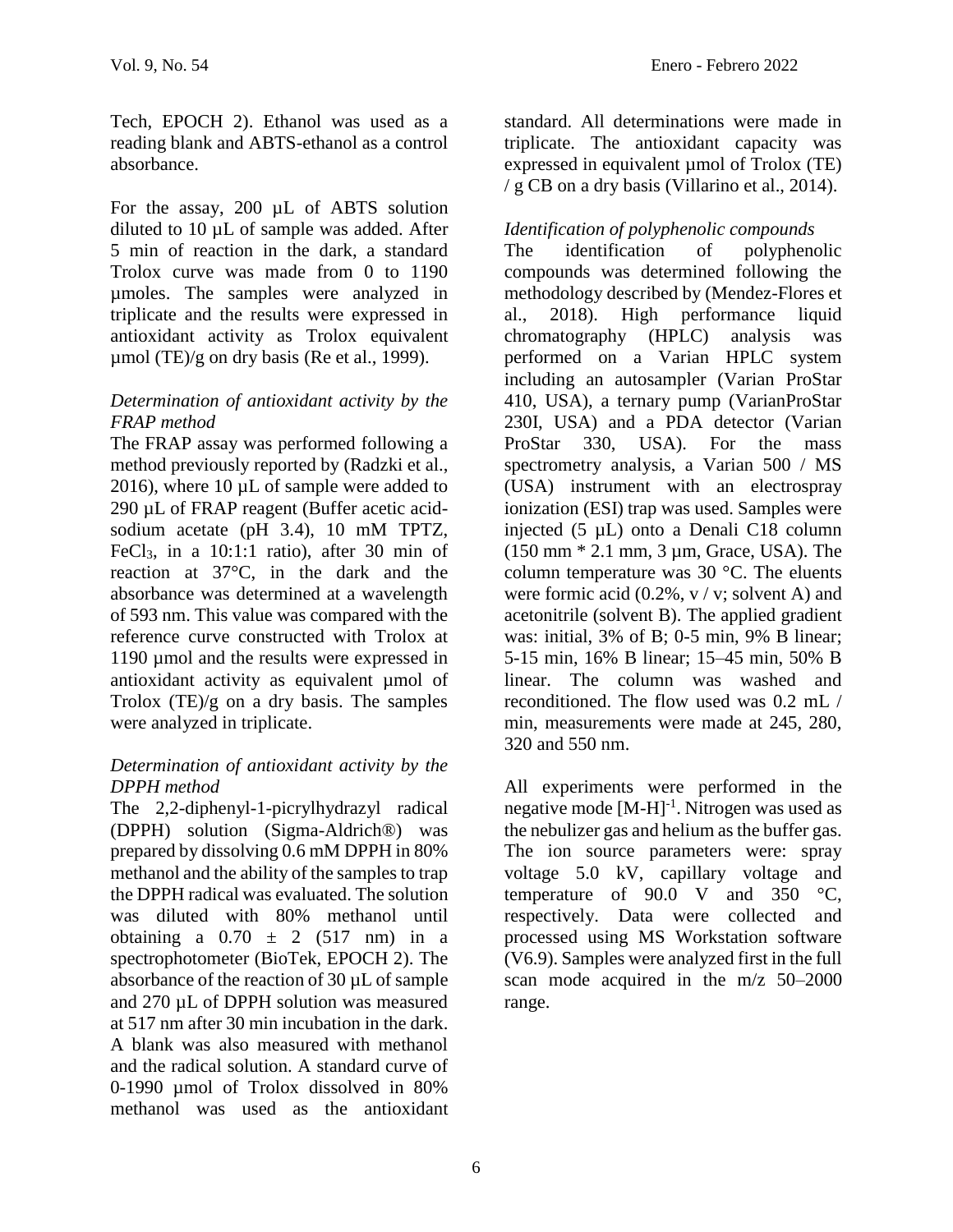## **3. Results and Discussion**

## *Polyphenol content and antioxidant activity*

The content of phenolic compounds can be used as an indicator of antioxidant capacity (Viuda-Martos et al., 2011), since phenolic compounds are the main contributors to antioxidant capacity in some foods (Floegel et al., 2011). Table 2. shows the polyphenol content for the different formulations evaluated, with a range between 3.18 and 6.42 mg EAG / g. The polyphenol content in the F5 formulation (20% by-products) was two times higher than the obtained in the control formulation. These results are consistent with studies that report the content of CB polyphenols, using quinoa, oat bran and pineapple peel; in which values of 0.26 mg GAE/g and 2 mg GAE/g were obtained for oat bran and quinoa, respectively. The highest polyphenol contents were presented in the combination of the ingredients, for the mixture of quinoa - pineapple peel showed a content of 7.1 mg GAE/g, while the mixture quinoa-oat bran was 3.1 mg GAE/g. These, results indicated that the greater increases in polyphenols occurred with the addition of fruit residues (Márquez Villacorta & Pretell Vásquez, 2018).

For the control formulation (F0) with pseudocereals and the F1 formulation with the addition of dehydrated soybean sprouts, there were no statistically significant differences ( $p < 0.05$ ), with values of 3.18 and 3.58 mg GAE/g, respectively.

Pseudocereals such as quinoa and amaranth have antioxidant contents of 1.11 and 0.51 mg GAE/g, respectively. This content is higher than that reported for traditional cereals such as wheat, rice, barley, and millet, whose content ranged from 0.16 and 0.36 mg GAE/g (Masayo & Katsumi, 2010). Therefore, the antioxidant content in the formulation can be attributed to these pseudo-cereals.

The treatments with the addition of agroindustrial by-products (F2-F4) from 5 to 15% did not present statistically significant differences among themselves, with polyphenol content between 4.28 and 6.4 mg GAE/g, however, the treatment with the addition of 20% (F5) was statistically different from the other treatments ( $p > 0.05$ ), this corresponds to the highest content of polyphenols.

These results can be attributed to the addition of mango peels and pomegranate peel powder. Some studies report values between 55 and 110 mg GAE/g of dry peel of different varieties of mango, with a highest phenolic content  $(68.13 \text{ mg } GAE/g)$  for Ataulfo variety among others mango cultivars (García-Magaña et al., 2013; Palafox-Carlos et al., 2012).

For its part, pomegranate peels are recognized for having a high concentration of polyphenolic compounds (Torres-Leon et al., 2018; Venkitasamy et al., 2019), such as punicalagin (69.67 mg/g), punicalin (30.41 mg/g), ellagic acid (23.83 mg / g) and gallic acid (10.46 mg/g) which were some of the main phenolic compounds identified (Grabež et al., 2020).

The addition of flour from mango peels between 25% and 75% increased the content of polyphenols in food products between 5 - 6.78 mg GAE/g (León and Sarmiento et al., 2015). It was find that the antioxidant activity of the food is directly proportional to the percentage of addition of the by-product flour (Segura López & Vargas Urquijo, 2017).

## *Antioxidant activity (ABTS, DPPH and FRAP)*

The different levels of antioxidant activity measured in the CB obtained from the tests, reflects a relative difference in the capacity of the antioxidant compounds in the extracts to extinguish the aqueous peroxide radicals and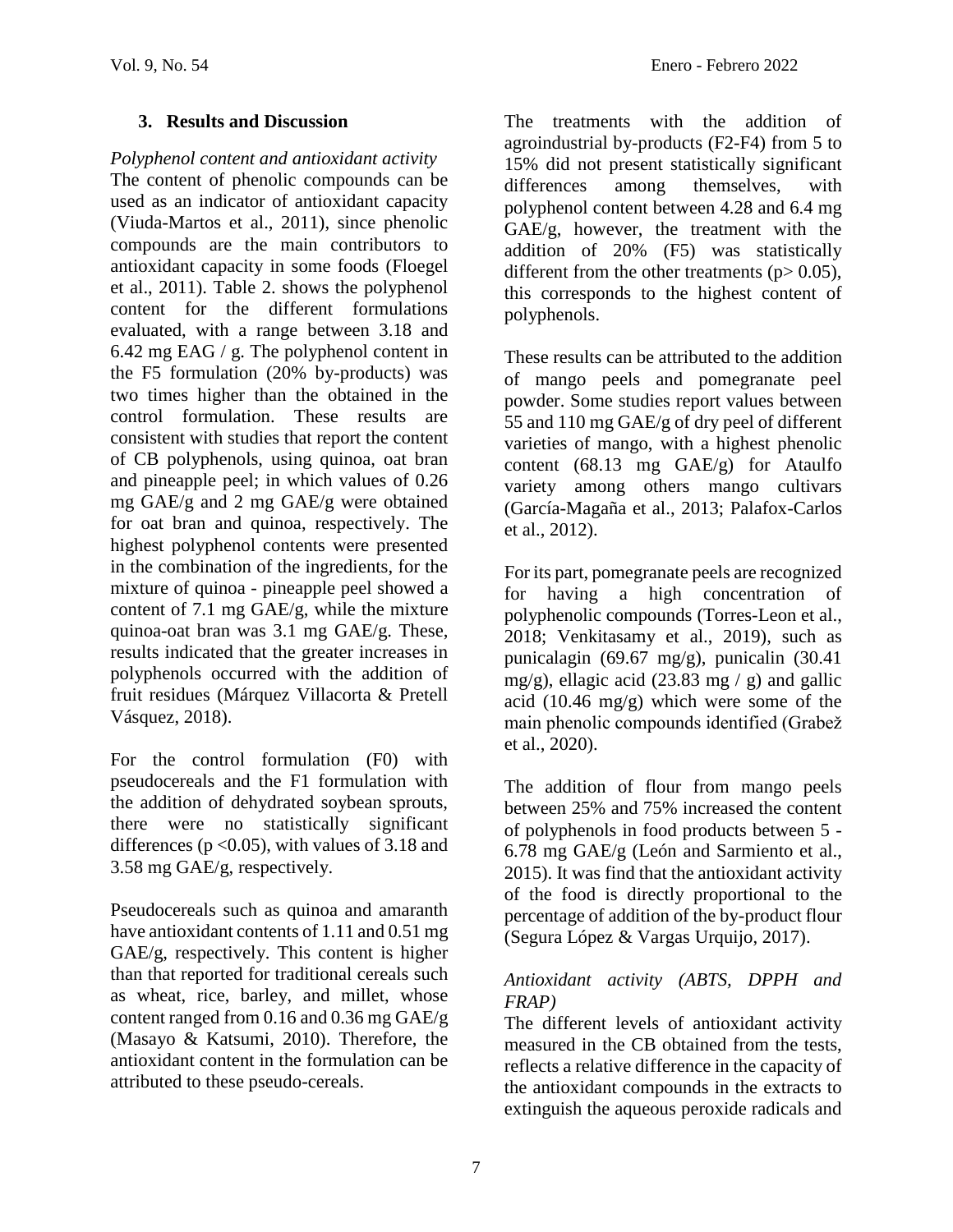reduce ABTS +, the free radical of DPPH and the ferric iron in systems *in vitro* (Thaipong et al., 2006).

The values ET  $(\mu M/g)$  by ABTS in the CB developed in the present work were between 9.59 and 48.43 µM/g, values higher than those reported for different fruits such as mango, strawberry, açaí, and grape of 2 -13, 0-12, 4-9 and 2-9  $\mu$ M/g, respectively (Kuskoski et al., 2005). This is possible because designed CB is a food composed of ingredients that have individually been considered as a source of antioxidants, such as pomegranate peels, mango peels and pseudo-cereals (Ajila et al., 2010; He et al., 2021; Palafox-Carlos et al., 2012).

**Table 2.** Polyphenol content and antioxidant activity of cereal bar formulations.

| <b>Formulation</b> | Polyphenols                  | <b>ABTS</b>                  | <b>DPPH</b>                    | <b>FRAP</b>                    |
|--------------------|------------------------------|------------------------------|--------------------------------|--------------------------------|
| (Treatment)        | mg EAG/g                     | µMol TE/g                    | $\mu$ Mol TE/g                 | $\mu$ Mol TE/g                 |
| F0                 | $3.18 + 0.01^a$              | $9.59 + 1.5^{\text{a}}$      | $3.22 + 1.1^a$                 | $3.71 + 0.3^{\text{a}}$        |
| F1                 | $3.58 \pm 0.01$ <sup>a</sup> | $20.56 + 2.7$<br>ah          | $4.18 + 1.5$<br>ah             | $6.99 \pm 0.1^{\text{a}}$      |
| F2                 | $4.28 + 0.03$<br>ah          | $30.71 + 5.2$<br>hc.         | $8.98 + 1.4b$                  | $13.82 + 2.0$<br>a             |
| F3                 | $4.86 \pm 0.01$<br>ah        | $40.33 + 0.2$<br>$\mathbf c$ | $18.74 \pm 2.3$<br>$\mathbf c$ | $24.84 + 1.2$<br>h             |
| F4                 | $5.10 + 0.02$<br>ah          | $43.33 + 3.7$<br>$\mathbf c$ | $19.59 + 0.7$<br>$\mathbf c$   | $51.65 \pm 8.9$<br>$\mathbf c$ |
| F5                 | $6.42 + 0.05$<br>bc          | $48.43 + 0.9$<br>c.          | $21.73 + 0.7$<br>c             | $72.12 + 2.3$<br>d             |

F0: control cereal bar (without soybean sprouts, without by-products); F1: 15% soybean sprouts (without by-products); F2: 5% by-products; F3: 10% byproducts; F4: 15% by-products; F5: 20% by-products. † Values expressed in dry base. Mean  $\pm$  standard deviation (n = 3 repetitions). Different letters in the same row indicate significant differences by Tukey's test (P < 0.05).

In all the tests a positive correlation was found between the amount of by-product added in the formulation and the antioxidant activity, with formulation F5 with addition of 20% of by-product the one that presented the highest activity value compared to the other formulations. Nevertheless, the statistical analysis indicated that in the antioxidant activity there are no statistically significant differences between the formulations F3 to F5 for the ABTS and DPPH methods, while

for FRAP this occurs between the formulations from F0 to F2.

## *Identification of polyphenolic compounds*

Through HPLC analysis of the cereal bar samples the presence of various compounds was identified. Table 3 shows the main compounds responsible for the antioxidant activity identified in the different treatments.

The main compounds identified in the formulations have been reported to be present in pomegranate peels, rich in phenols, especially ellagitannins, which are derived from ellagic acid (punicalagin and punicalin), hydroxybenzoic acids and flavonoids (Papaioannou et al., 2020).

*Ellagic acid* is a phenolic compound, known to be a potent antioxidant, anticarcinogen, antiviral and antibacterial, found in fruits, vegetables, berries, black tea and red wine (Jiménez-García et al., 2018).

*Apigenin 7-O-glucoside* is a phenolic compound, derived from epigenina (Argentieri et al., 2020). According to research by Wang et al. (2018), apigenin-7- O-glucoside did not exhibit antioxidant activity in 2,2-diphenyl-1-picrylhydrazyl radical scavenging tests (DPPH) or in ferrous ion chelation tests (FRAP), while It did show ABTS radical scavenging capacity, which may partly explain the antioxidant activity presented in cereal bars, where the determination by ABTS showed higher values than by the DPPH and FRAP methods.

*Cafeoil glucose* is a derivative of caffeic acid (Błaszczak et al., 2020), with antioxidant potential, classified as hydroxycinnamic acid (Alshwyeh, 2020; Marasca et al., 2020). Present in some fruits such as pomegranate, strawberries, raspberries, blueberries, and blackberries (Patras et al., 2018).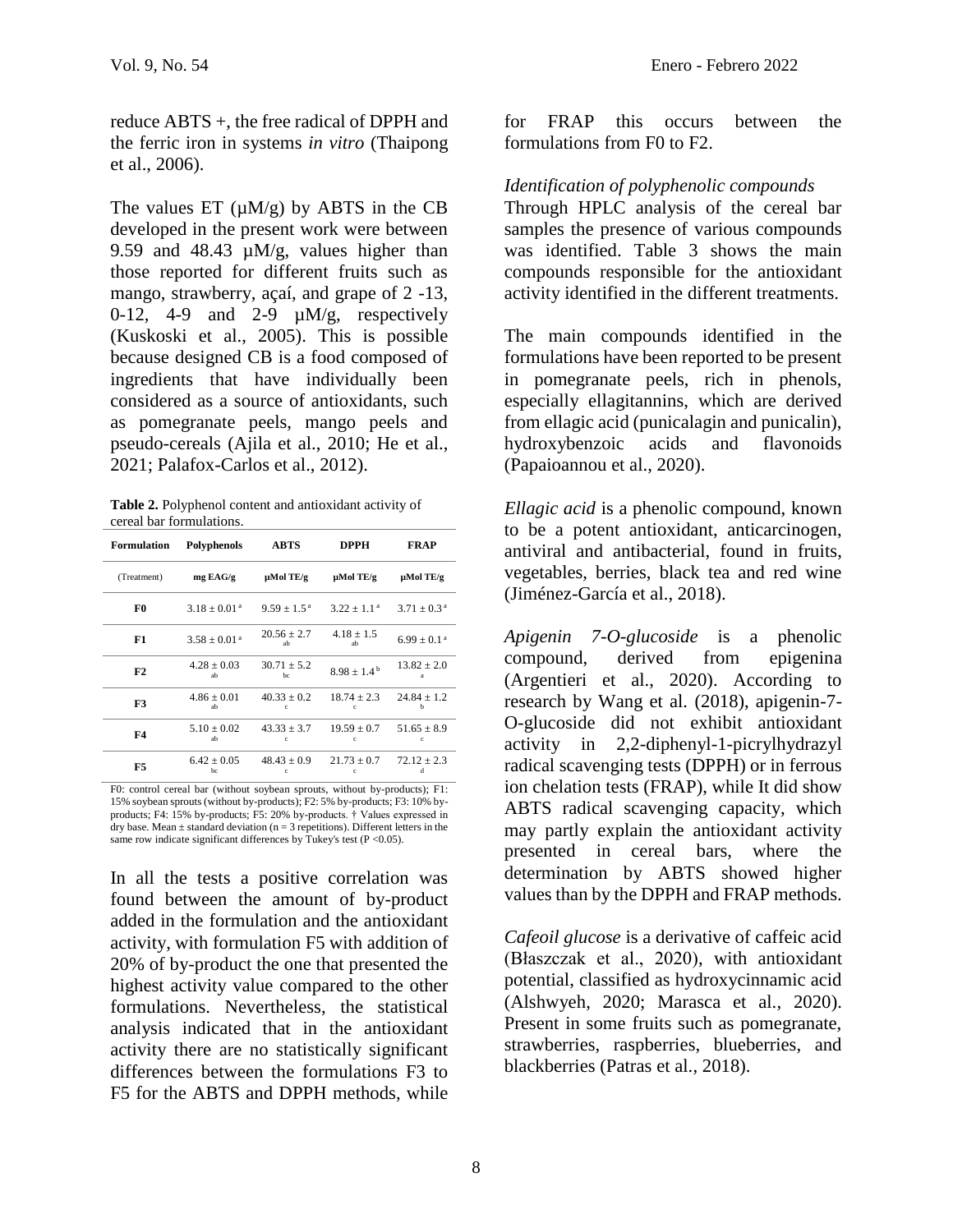There is no consensus on the recommended intake of phenolic compounds (Marques et al., 2015), however, the daily intake of phenolic antioxidants has been associated with reducing the risk of developing diseases such as atherosclerosis, cardiovascular disease, different types of cancer, infections, Alzheimer's disease among others (Fruhwirth, 2007). An assessment of the trend of regular dietary polyphenol intake of adults in the United States (2007-2016), reported that dietary polyphenol intake was highest in

adults over 40, women, non-Hispanic white adults, and college graduates, with foods and beverages contributing 99 percent. 8% of the polyphenol intake is coffee (39.6%), beans (9.8%), and tea (7.6%), and the main classes of polyphenols consumed were phenolic acids and flavonoids (Huang et al., 2020).

**Table 3.** Identification of polyphenol compounds present in cereal bars.

| <b>Identified compound</b> | <b>Function</b>                                                            |  |  |
|----------------------------|----------------------------------------------------------------------------|--|--|
| Ellagic acid               | Antioxidant, anticancer, antiviral and antibacterial 49, 42                |  |  |
| Apigenin 7-O-glucoside     | Antioxidant, antispasmodic, anti-inflammatory and anticancer <sup>50</sup> |  |  |
| <b>Caffeoyl glucose</b>    | Antioxidant, antibacterial, anticancer and antiviral <sup>51-52</sup>      |  |  |
| Caffeoyl aspartic acid     | Antioxidant, antibacterial, anticancer <sup>51</sup>                       |  |  |
|                            |                                                                            |  |  |

## **4. Conclusions**

The incorporation of up to 20% of mango and pomegranate peels in a cereal bar formulation can double the content of phenolic compounds present, increasing the nutritional contribution not only of fiber, but also by the content of compounds with antioxidant activity present. The main compounds identified in the formulation have been widely reported by powerful antioxidant activity. The incorporation of these agroindustrial by-products directly contributes to close the cycle in a circular economy where the residues are reduced to zero. These by-products can be considered an economic and sustainable source of antioxidants and their incorporation in cereal bars is a viable alternative for their use, decreasing the environmental impact.

## **5. Acknowledgements**

The authors thank the National Council of Science and Technology (CONACYT) of Mexico and the graduate degree in Food Science and Technology at the Autonomous

University of Coahuila. This financing was made through the granting of a graduate scholarship to the student Jorge Eduardo Angulo López, with scholarship / CVU number 945769 for the completion of their master's studies.

## **6. References**

- **1.** Lobato, L. P., Iakmiu Camargo Pereira, A. E., Lazaretti, M. M., Barbosa, D. S., Carreira, C. M., Mandarino, J. M. G., & Grossmann, M. V. E. (2012). Snack bars with high soy protein and isoflavone content for use in diets to control dyslipidaemia. International Journal of Food Sciences and Nutrition, 63(1), 49–58. [https://doi.org/10.3109/09637486.2011.5961](https://doi.org/10.3109/09637486.2011.596148) [48](https://doi.org/10.3109/09637486.2011.596148)
- **2.** Rios, F., Lobo, M., & Samman, N. (2017). Acceptability of beehive products as ingredients in quinoa bars. Journal of the Science of Food and Agriculture, 28(8), 174– 182.<https://doi.org/10.1002/j>
- **3.** Rawat, N., & Darappa, I. (2015). Effect of ingredients on rheological, nutritional and quality characteristics of fibre and protein enriched baked energy bars. Journal of Food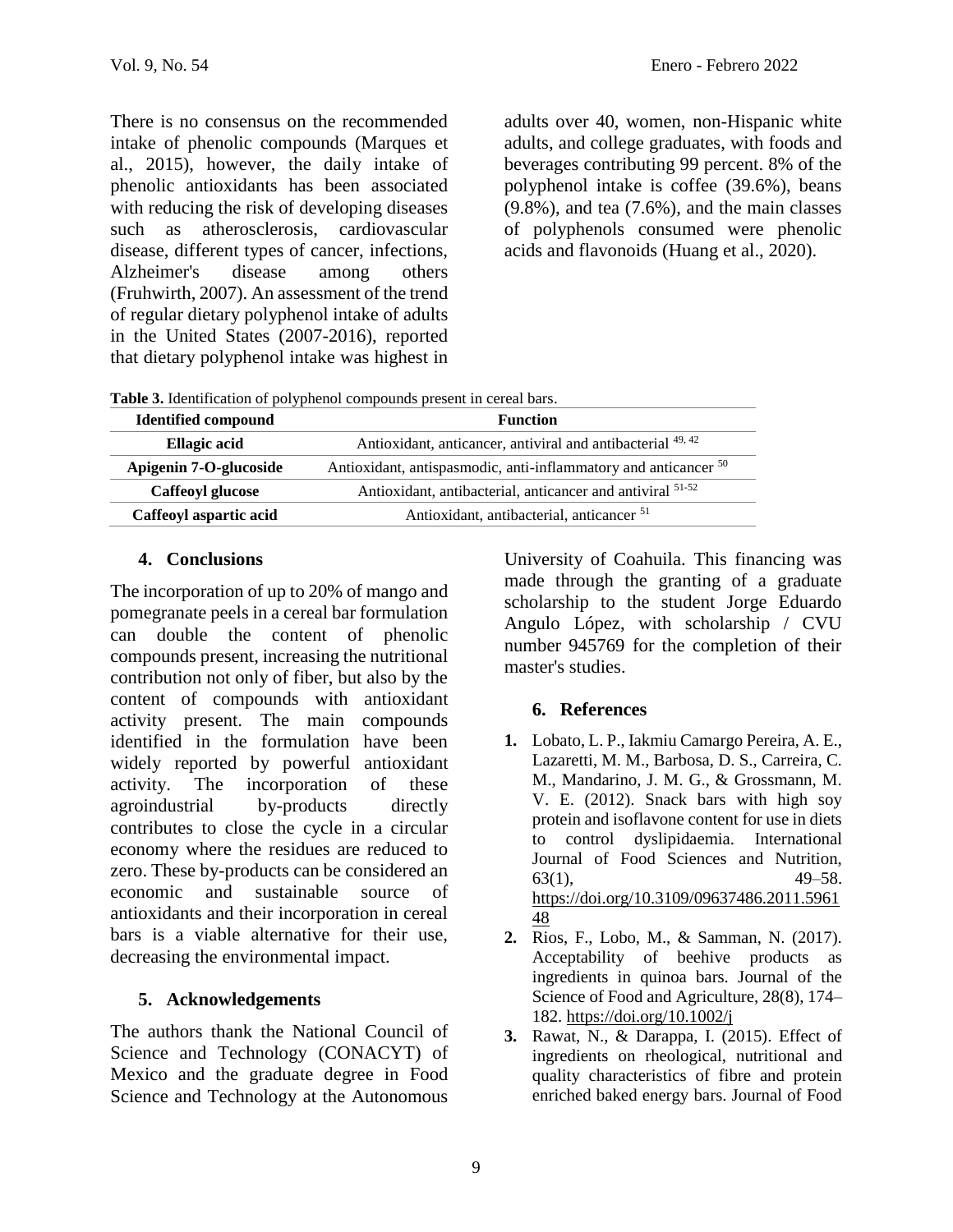Science and Technology, 52(5), 3006–3013. <https://doi.org/10.1007/s13197-014-1367-x>

**4.** Alvarez-Jubete, L., Arendt, E. K., & Gallagher, E. (2010). Nutritive value of pseudocereals and their increasing use as functional gluten-free ingredients. Trends in Food Science and Technology, 21(2), 106– 113.

<https://doi.org/10.1016/j.tifs.2009.10.014>

- **5.** López, D. N., Galante, M., Raimundo, G., Spelzini, D., & Boeris, V. (2018). Functional properties of amaranth, quinoa and chia proteins and the biological activities of their hydrolyzates. Food Research International, April, 0–1. [https://doi.org/10.1016/j.foodres.2018.08.05](https://doi.org/10.1016/j.foodres.2018.08.056) [6](https://doi.org/10.1016/j.foodres.2018.08.056)
- **6.** Masayo, A., & Katsumi, W. (2010). Functional and Bioactive Properties of Quinoa and Amaranth. 16(2), 163–168.
- **7.** Gan, R. Y., Lui, W. Y., Wu, K., Chan, C. L., Dai, S. H., Sui, Z. Q., & Corke, H. (2017). Bioactive compounds and bioactivities of germinated edible seeds and sprouts: An updated review. In Trends in Food Science and Technology (Vol. 59). Elsevier Ltd. <https://doi.org/10.1016/j.tifs.2016.11.010>
- **8.** Price, T. V. (1988). Seed Sprout Production for Human Consumption — A Review. Canadian Institute of Food Science and Technology Journal,  $21(1)$ ,  $57-65$ . [https://doi.org/10.1016/s0315-](https://doi.org/10.1016/s0315-5463(88)70718-x) [5463\(88\)70718-x](https://doi.org/10.1016/s0315-5463(88)70718-x)
- **9.** Hasnaoui, N., Wathelet, B., & Jiménezaraujo, A. (2014). Valorization of pomegranate peel from 12 cultivars: Dietary fiber composition, antioxidant capacity and functional properties. FOOD CHEMISTRY. [https://doi.org/10.1016/j.foodchem.2014.03.](https://doi.org/10.1016/j.foodchem.2014.03.089) [089](https://doi.org/10.1016/j.foodchem.2014.03.089)
- **10.** Li, Y., Guo, C., Yang, J., Wei, J., Xu, J., & Cheng, S. (2006). Food Chemistry Evaluation of antioxidant properties of pomegranate peel extract in comparison with pomegranate pulp extract. 96, 254–260. [https://doi.org/10.1016/j.foodchem.2005.02.](https://doi.org/10.1016/j.foodchem.2005.02.033) [033](https://doi.org/10.1016/j.foodchem.2005.02.033)
- **11.** Papaioannou, E. H., Mitrouli, S. T., Patsios, S. I., Kazakli, M., & Karabelas, A. J. (2020). Valorization of pomegranate husk – Integration of extraction with nanofiltration

for concentrated polyphenols recovery. Journal of Environmental Chemical Engineering, 8(4), 103951. <https://doi.org/10.1016/j.jece.2020.103951>

- **12.** Smaoui, S., Hlima, H. Ben, Mtibaa, A. C., Fourati, M., Sellem, I., Elhadef, K., Ennouri, K., & Mellouli, L. (2019). Pomegranate peel as phenolic compounds source: Advanced analytical strategies and practical use in meat products. Meat Science, 158(July), 107914. [https://doi.org/10.1016/j.meatsci.2019.10791](https://doi.org/10.1016/j.meatsci.2019.107914) [4](https://doi.org/10.1016/j.meatsci.2019.107914)
- **13.** Srivastava, P., Indrani, D., & Singh, R. P. (2014). Effect of dried pomegranate (Punica granatum) peel powder (DPPP) on textural, organoleptic and nutritional characteristics of biscuits. International Journal of Food Sciences and Nutrition, 65(7), 827–833. [https://doi.org/10.3109/09637486.2014.9377](https://doi.org/10.3109/09637486.2014.937797) [97](https://doi.org/10.3109/09637486.2014.937797)
- **14.** Ajila, C. M., & Prasada Rao, U. J. S. (2013). Mango peel dietary fibre: Composition and associated bound phenolics. Journal of Functional Foods, 5(1), 444–450. <https://doi.org/10.1016/j.jff.2012.11.017>
- **15.** García-Magaña, M. de L., García-Magaña, H. S., Bello-Pérez, L. A., Sáyago-Ayerdi, S. G., & Mata-Montes de Oca, M. (2013). Functional Properties and Dietary Fiber Characterization of Mango Processing Byproducts (*Mangifera indica* L., cv Ataulfo and Tommy Atkins). Plant Foods for Human Nutrition, 68(3), 254–258. <https://doi.org/10.1007/s11130-013-0364-y>
- **16.** Serna-Cock, L., García-Gonzales, E., & Torres-León, C. (2016). Agro-industrial potential of the mango peel based on its nutritional and functional properties. Food Reviews International, 32(4), 364–376. [https://doi.org/10.1080/87559129.2015.1094](https://doi.org/10.1080/87559129.2015.1094815) [815](https://doi.org/10.1080/87559129.2015.1094815)
- **17.** Sáyago-Ayerdi, S. G., Zamora-Gasga, V. M., & Venema, K. (2019). Prebiotic effect of predigested mango peel on gut microbiota assessed in a dynamic in vitro model of the human colon (TIM-2). Food Research International, 118(October 2017), 89–95. https://doi.org/10.1016/j.foodres.2017.12.02 4
- **18.** Ajila, C. M., Bhat, S. G., & Prasada Rao, U. J. S. (2007). Valuable components of raw and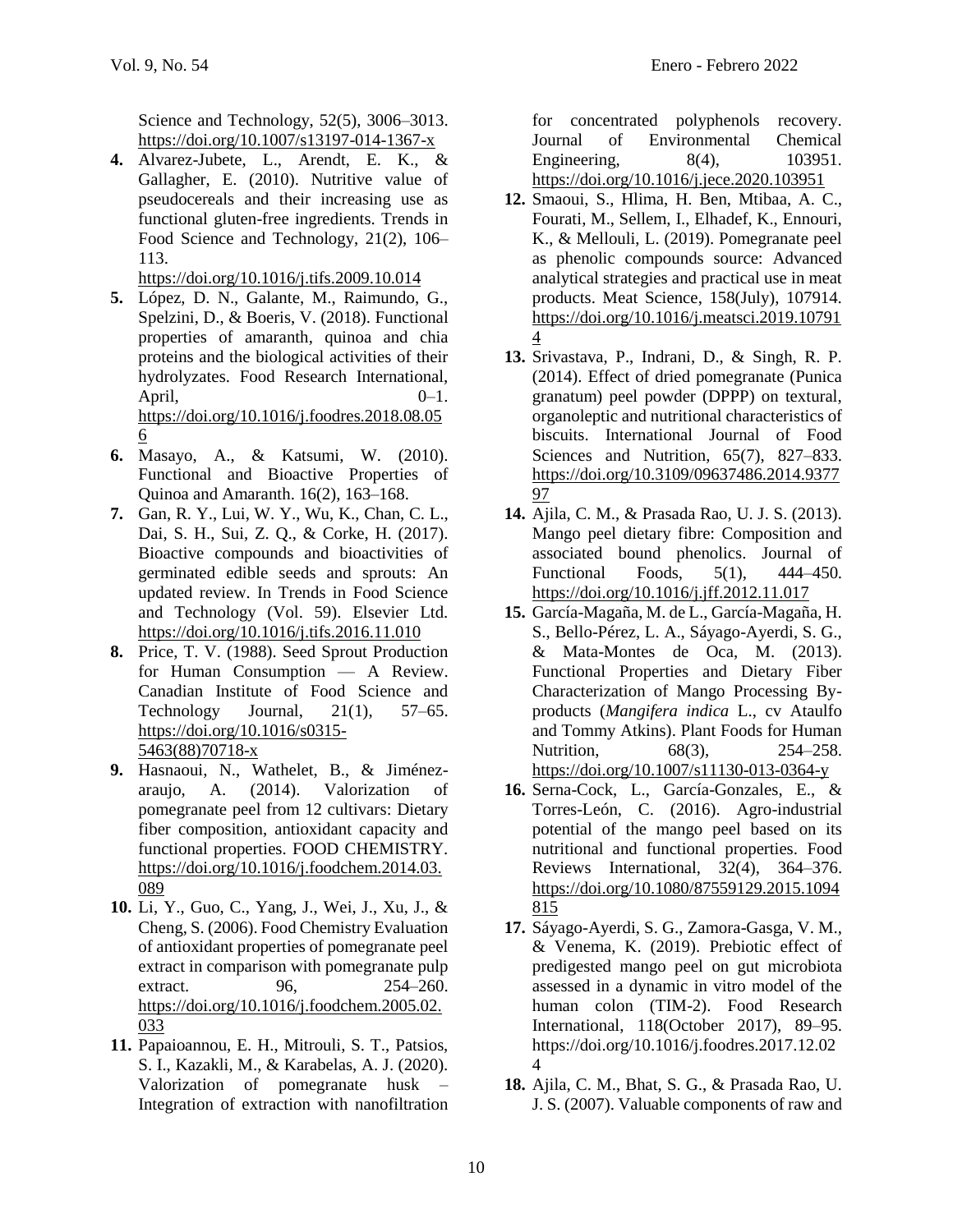ripe peels from two Indian mango varieties. Food Chemistry, 102(4), 1006–1011. [https://doi.org/10.1016/j.foodchem.2006.06.](https://doi.org/10.1016/j.foodchem.2006.06.036) [036](https://doi.org/10.1016/j.foodchem.2006.06.036)

- **19.** Banerjee, J., Singh, R., Vijayaraghavan, R., MacFarlane, D., Patti, A. F., & Arora, A. (2017). Bioactives from fruit processing wastes: Green approaches to valuable chemicals. Food Chemistry, 225, 10–22. [https://doi.org/10.1016/j.foodchem.2016.12.](https://doi.org/10.1016/j.foodchem.2016.12.093) [093](https://doi.org/10.1016/j.foodchem.2016.12.093)
- **20.** Ueda, M., Sasaki, K., Inabal, K., & Shimabayashi, Y. (2000). Note Variation of Total Polyphenol and Polyphenol Oxidase Activity during Maturation of Mango Fruit ( *Manglfera indica* L .Irwin) Cultured in a Plastic House. 6, 59–61.
- **21.** Iñarritu, M. D. C., & Vega, L. (2001). Las barras de cereales como alimento funcional en los niños. Revista Mexicana de Pediatría,  $68(1),$  8–12. [http://www.medigraphic.com/pdfs/pediat/sp-](http://www.medigraphic.com/pdfs/pediat/sp-2001/sp011c.pdf)[2001/sp011c.pdf](http://www.medigraphic.com/pdfs/pediat/sp-2001/sp011c.pdf)
- **22.** Malcata, F. X., Granja Tavares, T. S., & Hernández-Mendoza, A. (2013). Safety of Food and Beverages: Probiotics and Prebiotics. Encyclopedia of Food Safety, 3, 427–440. [https://doi.org/10.1016/B978-0-12-](https://doi.org/10.1016/B978-0-12-378612-8.00304-8) [378612-8.00304-8](https://doi.org/10.1016/B978-0-12-378612-8.00304-8)
- **23.** Lee, W. C., Mahmud, R., Pillai, S., Perumal, S., & Ismail, S. (2012). Antioxidant Activities of Essential Oil of *Psidium Guajava* L. Leaves. APCBEE Procedia, 2(April), 86–91. <https://doi.org/10.1016/j.apcbee.2012.06.016>
- **24.** Torres-León, C., Vicente, A. A., Flores-López, M. L., Rojas, R., Serna-Cock, L., Alvarez-Pérez, O. B., & Aguilar, C. N. (2018). Edible films and coatings based on mango (var. Ataulfo) by-products to improve gas transfer rate of peach. Lwt, 97(March), 624–631.

<https://doi.org/10.1016/j.lwt.2018.07.057>

**25.** Serna-Cock, L., Torres-León, C., & Ayala-Aponte, A. (2015). Evaluación de polvos alimentarios obtenidos de cáscaras de mango (Mangifera indica) como fuente de ingredientes funcionales. Informacion Tecnologica,  $26(2)$ ,  $41-50$ . [https://doi.org/10.4067/S0718-](https://doi.org/10.4067/S0718-07642015000200006) [07642015000200006](https://doi.org/10.4067/S0718-07642015000200006)

- **26.** Olivera, M., Ferreyra D, V., Giacomino M, S., Curia C, A., Pellegrino G, N., Fournier U, M., & Apro C, N. (2012). Desarrollo de barras de cereales nutritivas y efecto del procesado en la calidad proteica. Revista Chilena de Nutrición, 39(3), 18–25. [https://doi.org/10.4067/S0717-](https://doi.org/10.4067/S0717-75182012000300003) [75182012000300003](https://doi.org/10.4067/S0717-75182012000300003)
- **27.** Duarte, F. A., & Oliveira, P. V. (2014). Microwave-Assisted Extraction. In Microwave-Assisted Sample Preparation for Trace Element Determination. Elsevier. [https://doi.org/10.1016/B978-0-444-59420-](https://doi.org/10.1016/B978-0-444-59420-4.00008-8) [4.00008-8](https://doi.org/10.1016/B978-0-444-59420-4.00008-8)
- **28.** Freitas, L. C., Barbosa, J. R., da Costa, A. L. C., Bezerra, F. W. F., Pinto, R. H. H., & Carvalho Junior, R. N. de. (2021). From waste to sustainable industry: How can agroindustrial wastes help in the development of new products? Resources, Conservation and Recycling, 169, 105466. [https://doi.org/10.1016/j.resconrec.2021.105](https://doi.org/10.1016/j.resconrec.2021.105466) [466](https://doi.org/10.1016/j.resconrec.2021.105466)
- **29.** Kumar, K., Srivastav, S., & Sharanagat, V. S. (2021). Ultrasound assisted extraction (UAE) of bioactive compounds from fruit and vegetable processing by-products: A review. Ultrasonics Sonochemistry, 70(July 2020), 105325. [https://doi.org/10.1016/j.ultsonch.2020.1053](https://doi.org/10.1016/j.ultsonch.2020.105325)
- [25](https://doi.org/10.1016/j.ultsonch.2020.105325) **30.** Wen, X., Kong, L., Chen, M., Deng, Q., Zhao, X., & Guo, J. (2012). Spectrochimica Acta Part A: Molecular and Biomolecular Spectroscopy A new coupling of spectrophotometric determination with ultrasound-assisted emulsification dispersive liquid – liquid microextraction of trace silver. Spectrochimica acta part a: molecular and biomolecular spectroscopy, 97, 782–787. <https://doi.org/10.1016/j.saa.2012.07.078>
- **31.** Goiris, K., Muylaert, K., Fraeye, I., & Brabanter, J. De. (2012). Antioxidant potential of microalgae in relation to their phenolic and carotenoid content. February. <https://doi.org/10.1007/s10811-012-9804-6>
- **32.** Re, R., Pellegrini, N., Proteggente, A., Pannala, A., Yang, M., & Catherine Rice-Evans. (1999). Antioxidant activity applying an improved abts radical cation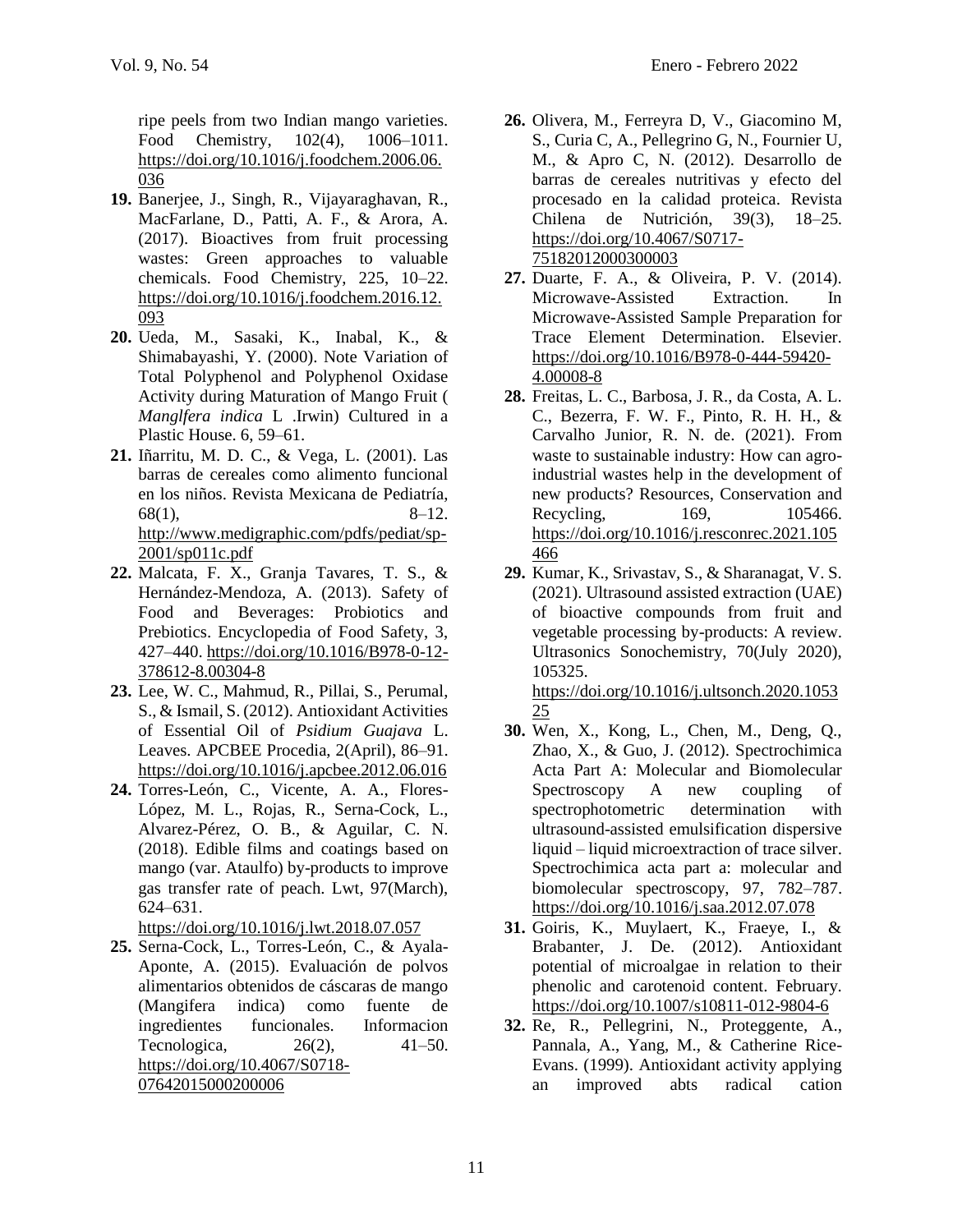decolorization assay. EMPA Activities, 26(1231), 7.

- **33.** Radzki, W., Ziaja-so, M., Nowak, J., Rzymowska, J., Michalak-majewska, M., Topolska, J., Aneta, S., Zalewska-korona, M., & Kuczumow, A. (2016). LWT - Food Science and Technology Effect of processing on the content and biological activity of polysaccharides from Pleurotus ostreatus mushroom. 66, 27–33. <https://doi.org/10.1016/j.lwt.2015.10.016>
- **34.** Villarino, C. B. J., Jayasena, V., Coorey, R., Foley, R., Fanning, K., & Johnson, S. K. (2014). The effects of lupin (Lupinus angustifolius) addition to wheat bread on its nutritional, phytochemical and bioactive composition and protein quality. FRIN. [https://doi.org/10.1016/j.foodres.2014.11.04](https://doi.org/10.1016/j.foodres.2014.11.046) [6](https://doi.org/10.1016/j.foodres.2014.11.046)
- **35.** Mendez-Flores, A., Hérnandez-Almanza, A., Sáenz-Galindo, A., Morlett-Chávez, J., Aguilar, C. N., & Ascacio-Valdés, J. (2018). Ultrasound-assisted extraction of antioxidant polyphenolic compounds from Nephelium lappaceum L. (Mexican variety) husk. Asian Pacific Journal of Tropical Medicine, 11(12), 676–681. [https://doi.org/10.4103/1995-](https://doi.org/10.4103/1995-7645.248339) [7645.248339](https://doi.org/10.4103/1995-7645.248339)
- **36.** Viuda-Martos, M., Ruiz-Navajas, Y., Fernández-López, J., Sendra, E., Sayas-Barberá, E., & Pérez-Álvarez, J. A. (2011). Antioxidant properties of pomegranate (Punica granatum L.) bagasses obtained as co-product in the juice extraction. Food Research International, 44(5), 1217–1223. [https://doi.org/10.1016/j.foodres.2010.10.05](https://doi.org/10.1016/j.foodres.2010.10.057) [7](https://doi.org/10.1016/j.foodres.2010.10.057)
- **37.** Floegel, A., Kim, D. O., Chung, S. J., Koo, S. I., & Chun, O. K. (2011). Comparison of ABTS/DPPH assays to measure antioxidant capacity in popular antioxidant-rich US foods. Journal of Food Composition and Analysis, 24(7), 1043–1048. <https://doi.org/10.1016/j.jfca.2011.01.008>
- **38.** Márquez Villacorta, L. F., & Pretell Vásquez, C. C. (2018). Evaluación de características de calidad en barras de cereales con alto contenido de fibra y proteína. Biotecnoloía En El Sector Agropecuario y Agroindustrial,  $16(2)$ , 67.

[https://doi.org/10.18684/bsaa\(16\)67-78](https://doi.org/10.18684/bsaa(16)67-78)

- **39.** Palafox-Carlos, H., Yahia, E., Islas-Osuna, M. A., Gutierrez-Martinez, P., Robles-Sánchez, M., & González-Aguilar, G. A. (2012). Effect of ripeness stage of mango fruit (Mangifera indica L., cv. Ataulfo) on physiological parameters and antioxidant activity. Scientia Horticulturae, 135, 7–13. <https://doi.org/10.1016/j.scienta.2011.11.027>
- **40.** Torres-Leon, C., Ramirez, N., Londoño, L., Martinez, G., Diaz, R., Navarro, V., Alvarez-Perez, O. B., Picazo, B., Villarreal, M., Ascacio, J., & AGUILAR, C. N. (2018). Food waste and byproducts: an opportunity to minimize malnutrition and hunger in developing countries. Frontiers in Sustainable Food Systems, 2(September), 52. <https://doi.org/10.3389/FSUFS.2018.00052>
- **41.** Venkitasamy, C., Zhao, L., Zhang, R., & Pan, Z. (2019). Pomegranate. In Integrated Processing Technologies for Food and Agricultural By-Products. Elsevier Inc. [https://doi.org/10.1016/B978-0-12-814138-](https://doi.org/10.1016/B978-0-12-814138-0.00008-3) [0.00008-3](https://doi.org/10.1016/B978-0-12-814138-0.00008-3)
- **42.** Grabež, M., Škrbić, R., Stojiljković, M. P., Rudić-Grujić, V., Paunović, M., Arsić, A., Petrović, S., Vučić, V., Mirjanić-Azarić, B., Šavikin, K., Menković, N., Janković, T., & Vasiljević, N. (2020). Beneficial effects of pomegranate peel extract on plasma lipid profile, fatty acids levels and blood pressure in patients with diabetes mellitus type-2: A randomized, double-blind, placebocontrolled study. Journal of Functional Foods, 64(November 2019). <https://doi.org/10.1016/j.jff.2019.103692>
- **43.** León, C., & Sarmiento, Y. (2015). Evaluación fisicoquímica, microbiológica y sensorial de una salchicha estándar con adición de harina de mango (Mangifera indica L.). Universidad de la Salle Facultad de Ingeniería Programa de Ingeniería de Alimentos.pp.72-7344.
- **44.** Segura López, Á. P., & Vargas Urquijo, L. P. (2017). Evaluación del comportamiento tecnológico de harina de guayaba (*Psidium guajava* L) como sustituto de la harina de trigo en un producto cárnico cocido tipo salchicha. Universidad De La Salle.
- **45.** Thaipong, K., Boonprakob, U., Crosby, K., Cisneros-Zevallos, L., & Hawkins Byrne, D. (2006). Comparison of ABTS, DPPH, FRAP,